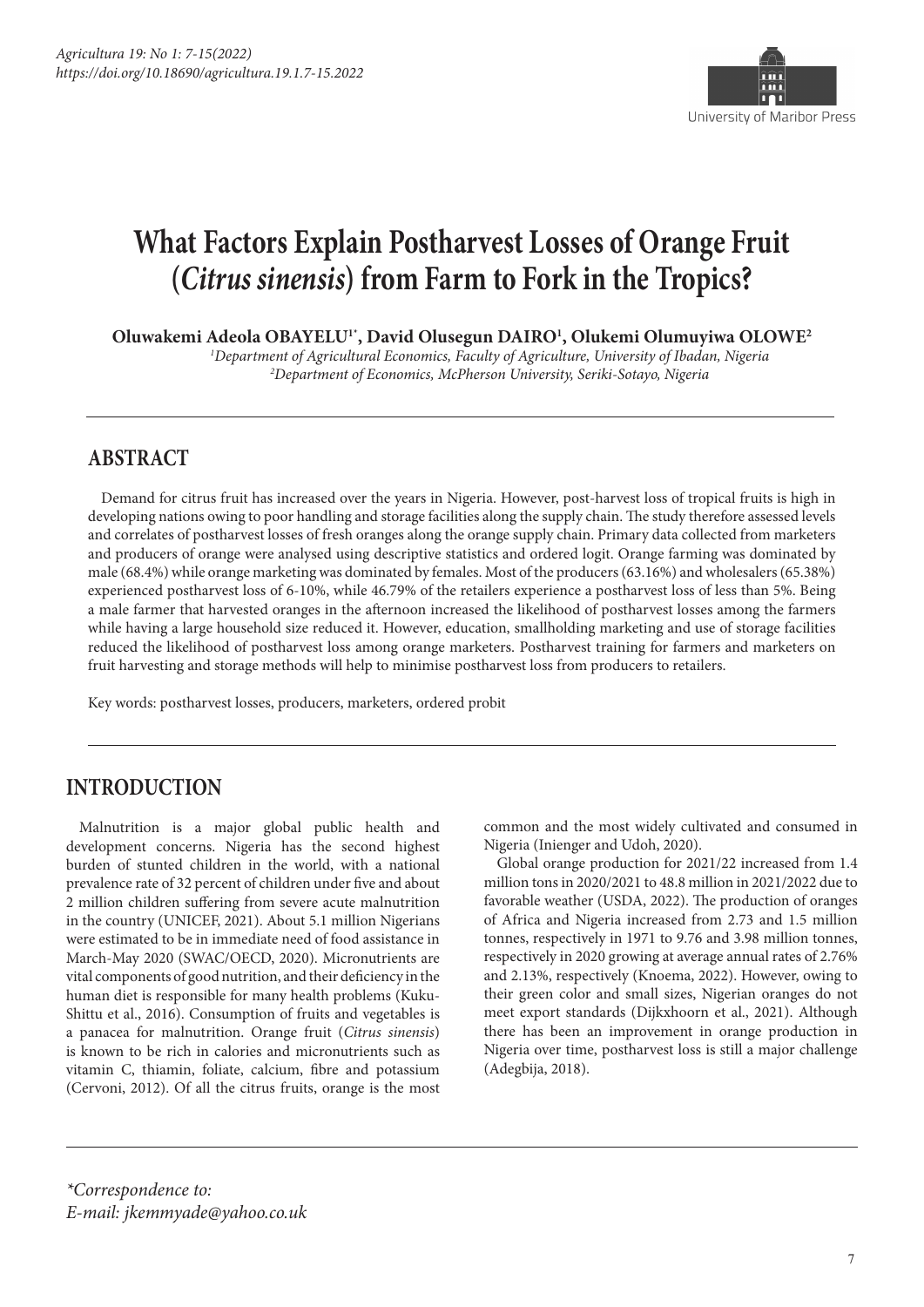Orange fruits do change hands several times among the actors along the marketing chain. Farmers sell their fruits to the consumers through various intermediate marketers who keep the entire price share in the market (Arah, 2015). The amount of production that finally gets to the consumer is more important than the level of production as post-harvest losses of tropical fruits account for the reduction of produce that eventually gets to the consumer (Ezekiel et al., 2014). Postharvest loss, therefore, includes the food losses across the food supply chain from harvesting of crop to its consumption (Aulakh et al., 2013). These losses occur all along the supply chain, beginning from the time of harvest up to packing, storage, transportation, retailing and consumption (Saran et al., 2012). However, over 50% of the fruits produced in Nigeria are lost in transit between farms and major urban markets (Olife et al., 2015). Reduction in postharvest loss enhances inclusive economic growth, food and nutrition security by increasing food availability (AGRA, 2020; Mahmud, 2020).

Several factors are responsible for postharvest loss of orange in most developing countries are mainly due to the combination of poor infrastructures and logistics, poor farm practices, poor of postharvest technologies and handling knowledge, as well as a convoluted and ineffective marketing system (Parfitt et al., 2010; Doki et al., 2019). Mechanical damage occurs during transportation of fruits over untarred roads, which generates high temperatures that accelerate enzyme and microbial activities which contribute to the deterioration of fruit after harvests (Agona and Muyinza, 2008; Mashau et al., 2012). All these problems reduce the life span, quality and quantity of orange fruits that get to the consumer and hence increase postharvest losses of oranges.

The quality and nutritional value of fresh orange fruits are mostly affected by postharvest handling and storage condition (Sablani et al., 2006). The perishable nature of the citrus fruits implies that are inherently liable to deteriorate under different climatic and other circumstances due to their high moisture content (Kitinoja and Kader, 2002. Thus an efficient marketing strategy needs to be put in place to avoid damage to crops after they are harvested (Mbah et al., 2018).

Several studies have conducted studies on postharvest losses of oranges among farmers (Agada and Uga, 2017; Attah et al., 2018; Ikwuba et al., 2019) and marketers (Aminu et al., 2019; Girei et al., 2020) in Nigeria. Some studies also analysed the determinants of postharvest loss among farmers and marketers in Nigeria without disaggregating the marketers into wholesalers and retailers (Doki et al., 2019) or without identifying the determinants of postharvest losses (Adekalu et al., 2019). Owing to a paucity of empirical study on postharvest loss along orange supply chain in Nigeria, this study therefore identified the socio-economic and postharvest handling factors influencing postharvest losses along orange supply chain in the tropical southwest Nigeria.

#### **MATERIAL AND METHODS**

The study was conducted in tropical Oyo state, Nigeria, which is one of the major orange fruit producing states in Nigeria (Inienger and Udoh, 2020). A cross-sectional type of data was collected from three groups of actors along a Governments Areas (Afijo, Ona Ara, Ogooluwa and Egbeda local governments) in Oyo state, where orange farming is predominant. A total number of 60 farmers were randomly selected, proportionate to the orange farming population of the area. Similarly, a multi-stage sampling procedure was used to select sample from both orange wholesalers and retailers for the study. The four major fruit markets (Odo-Oba, Oje, Elekara and Egbeda) in Oyo state were purposively selected for the study. A simple random sampling was used to select 10 orange wholesalers from each of these markets, making a total of 40 wholesalers. However, 80 orange retailers were randomly selected from the markets proportionate to the size of the orange retailers in the markets. Information obtained include socio-economic characteristics of the actors, percentage of postharvest loss, time of harvesting, materials for packaging, perceived causes of postharvest loss, among others. Descriptive statistics were used to describe postharvest loss

of the actors along the orange supply chain, while the ordered probit was used to identify determinants of postharvest loss at each of the supply nodes (production, wholesale and retailing) of the chain. An ordered categorical dependent variable (percentage postharvest losses) was estimated. The model is useful in determining a combination of the multiple factors contributing to the resultant percentage postharvest loss categories on a given crop. Unlike the Ordinary Least Squares method, the ordered probit model avoids specification of lead equation and recognizes unequal differences between ordinal categories in the dependent variable (Greene, 2003).

short supply chain (orange farmers, orange wholesalers and orange retailers), using a multi-stage sampling procedure. A purposive sampling method was used to select four Local

The postharvest loss per trip was estimated in percentage and categorized into three groups namely: low  $(1 - 5\%) = 0$ ; moderate  $(6 - 10\%) = 1$ ; high  $(> 10\%) = 2$ . The respective category for quantity lost is unobserved and is denoted by the latent variable  $Y_i^*$ . The latent equation that shows how  $Y_i^*$ varies with explanatory variables is given as:

$$
Y_i^* = X_i \beta + \varepsilon_i \tag{1}
$$

where the latent variable  $Y^*$  measures postharvest loss by an actor *i* (0= low (1 – 5%); 1= moderate (6 – 10%); 2 = high (> 10%); Each actor *i* belongs to one of the three groups;  $X_i$  is a vector of exogenous variables; β is a conformable parameter vector; and the error term $(\varepsilon_i)$  is independent and identically distributed as standard normal. The implied probabilities are obtained as:

Pr {Yi = 0| Xi } = Φ(µ0 - Xi β) Pr {Yi = 1| Xi } = Φ(µ1 - Xi β) – Φ(µ0 - Xi β) Pr {Yi = 2| Xi } = Φ(µ2 - Xi β) – Φ(µ1 - Xi β) (2)

where  $\mu$  is the unknown parameter that is estimated jointly with  $β$ ; and  $Φ(·)$  is the cumulative distribution function (cdf) of the standard normal (Verbeek, 2008). Estimation is based upon the maximum likelihood where the above probabilities enter the likelihood function. The interpretation of the  $\beta$ coefficients is in terms of the underlying latent variable model in equation (1).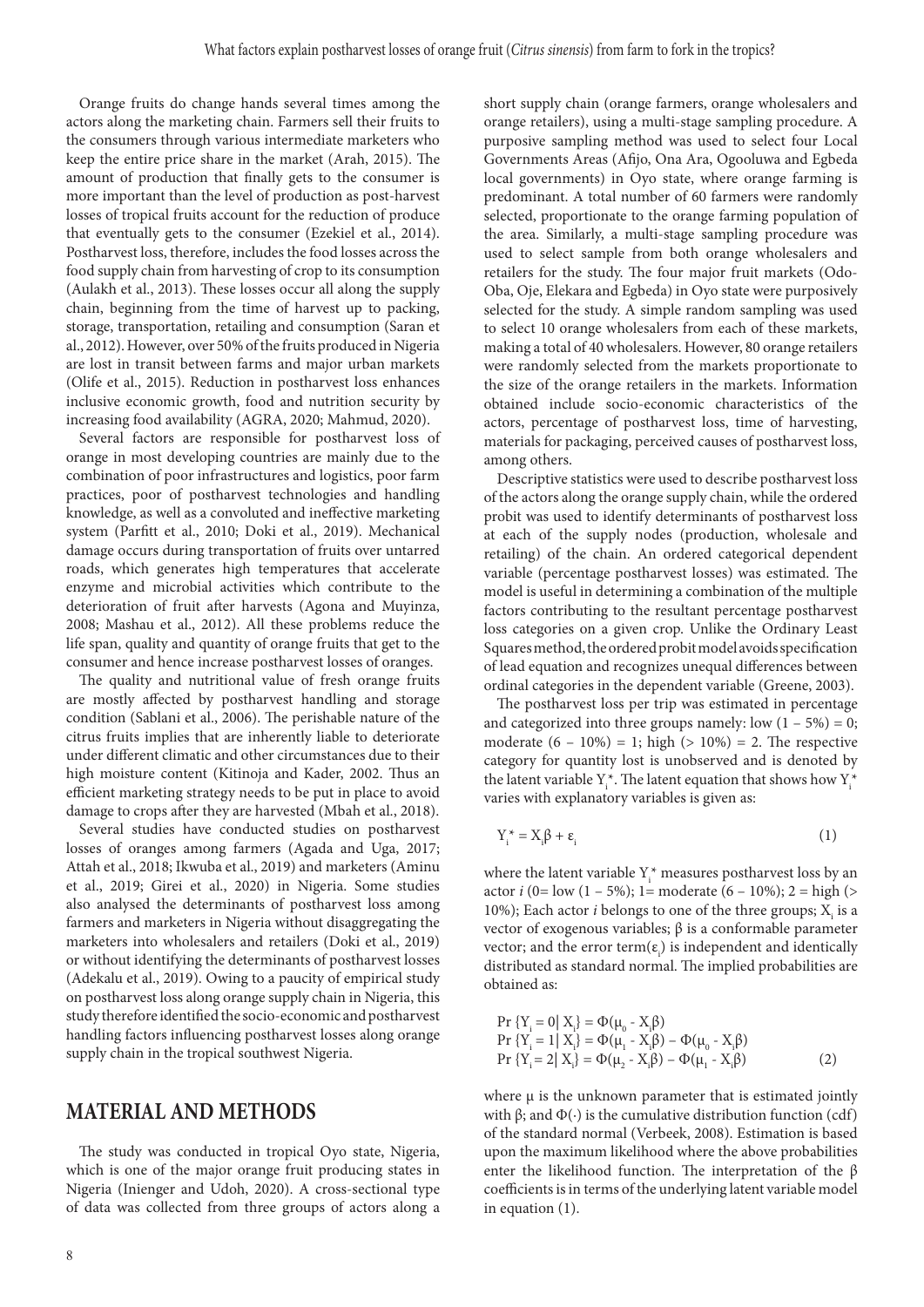A measure of goodness of fit can be obtained by calculating:

$$
\rho^2 = 1 - \left[ \ln L_b / \ln L_o \right] \tag{3}
$$

where  $\ln\,L_{_{\rm b}}$  is the log likelihood at convergence and  $\ln\,L_{_{\rm o}}$  is the log likelihood computed at zero. This measure is bounded by zero and one. If all model coefficients are zero, then the measure is zero. Although  $\rho^2$  cannot equal one, a value close to one indicates a very good fit.  $\rho^2$  increases as the model fit improves (Greene, 2003).

#### **RESULTS**

A larger percentage of the orange farmers/producers were male (68.4%), married (89.5%) with mean and modal ages of 52.01 years and 41-50 years (38.5%), respectively; modal household size of six people (78.9%); and had primary education (35.1%) (Table 1). However, a larger part of the orange wholesalers (61.5%) and retailers (80.8%) were female, married (96.1%, 93.1% respectively), mean ages of 46.32 and 44.10 years, respectively; modal household size of 6 people (53.8% and 52.1%, respectively); and had secondary education (42.3%, 42.5%, respectively).

Most of the producers and marketers (retailer and wholesaler) had a high level of experience (more than 20 years) which constituted about 52.6%, 46.6% and 46.2%, respectively, with the mean values of marketing and farming experience being 20 and 24 years, respectively (Table 2). About a third of the producers (75.4%) belonged to a farmers' association while most of the marketers (retailers and wholesalers) which constituted 95.9% and 88.5%, respectively, belonged to a marketing group. Most of the wholesalers (61.5%) and retailers (91.8%) were primarily engaged in trading, while 73.7% of the producer were primarily engaged in farming. A high percentage of the farmers did not have access to credit which constituted about 73.7% while 79.5% and 69.2% of the retailers and wholesalers, respctively had access to credit. About 80.8% and 65.8% of the orange wholesalers and retailers got their source of finance from personal equity, while most the producer got theirs from cooperative society (47.4%).

A larger percentage of the producers (80.7%) harvested orange early in the morning (Table 3). Arrangements for the collection are done in advance so that the farmer can harvest accordingly. Further, a majority of the farmers (93.0%) transported their oranges in in open trucks without any protection; while only a few farmers (7.0%) packed their oranges in sacks. A larger percentage of producers (54.4%), wholesalers (80.8%) and retailers (52.1%) perceived perishability of the produce as the main cause of postharvest losses, while lack of storage facilities and bad road networks were next to it, respectively. The distribution of the postharvest losses (in percentage) showed that most of the producers (63.16%) and wholesalers (65.38%) experienced a post-harvest loss of 6-10%, while 46.79% and 37.18% of the retailers experienced postharvest losses of less than 5% and 6-10%, respectively.

The ordered probit regression was used to identify the

determinants of postharvest losses of orange fruits. The log likelihood (−32.7880) and chi-square of (34.03) of the ordered probit model for the producers were significant (P<0.01) and Pseudo-R2 of 0.3417 implying that all the variables jointly explained the variations in the level of post-harvest losses (Table 4). Five variables significantly explained the level of postharvest losses of orange among farmers at different levels. Those that significantly influence orange losses among farmers were gender, household size, primary occupation, time of harvest and packaging.

Data for both the wholesalers and marketers were pooled and analysed as marketers because none of the wholesalers had less than five percent post-harvest loss and none of the retailers had above 11% post-harvest loss. The log likelihood (−78.71568) and chi-square (40.52) with a cut1 of −1.6696 and cut2 of 0.0803 were significant implying that the model had a good fitness of the model (Table 5). Postharvest losses of orange among the marketers were influenced by quantity of orange purchased, education level and storage facilities.

#### **DISCUSSION**

Most of the orange producers in the study area were male (Table1). This shows that male farmers are more into orange production than females in the study area, which buttressed the findings of Attah et al. (2018) that orange farming was mostly practiced (80.0%) by the men in Benue State, Nigeria. However, female actors were prominent in marketing of oranges than their male counterparts. This is consistent with finding of Aminu et al. (2020) that most orange marketers in Lagos metropolitan markets were females. Most of the actors in the supply chain were married with fairly large household sizes. This confirms the findings of Attah et al. (2018) and Aminu et al. (2019) that the majority of orange farmers (95.0%) and marketers (81.4%) were married with mean household size of 14 and six people, respectively. Married and large households are expected to have an advantage with regards to labour availability for their production and post-harvest handling techniques (Obayelu et al., 2021). Most of the producers and marketers were also in their economic active age, buttressing the findings of Ikwuba et al. (2019) and Aminu et al. (2019) that orange farming and marketing activities were mostly practised by the middleaged individuals in Nigeria.

Moreover, the level of education among the producers was low with majority of them having primary education, while the retailer and wholesaler were moderately educated. This is consistent with the finding of Ezekiel et al. (2014) that most orange farmers had primary education; and that of Aminu et al. (2019) that 38.1% of orange marketers had secondary education. This is expected because formal education is not requisite for non-skilled activities. Babalola et al. (2010) also found that the majority of farmers had low educational status and that only literate farmers could understand and use most of the available post-harvest technologies. Orange farmers and marketers were moderately experienced in their trades suggesting better knowledge and fair handling of postharvest techniques. This is in line with the findings of Babalola et al. (2010) that inexperienced farming community coupled with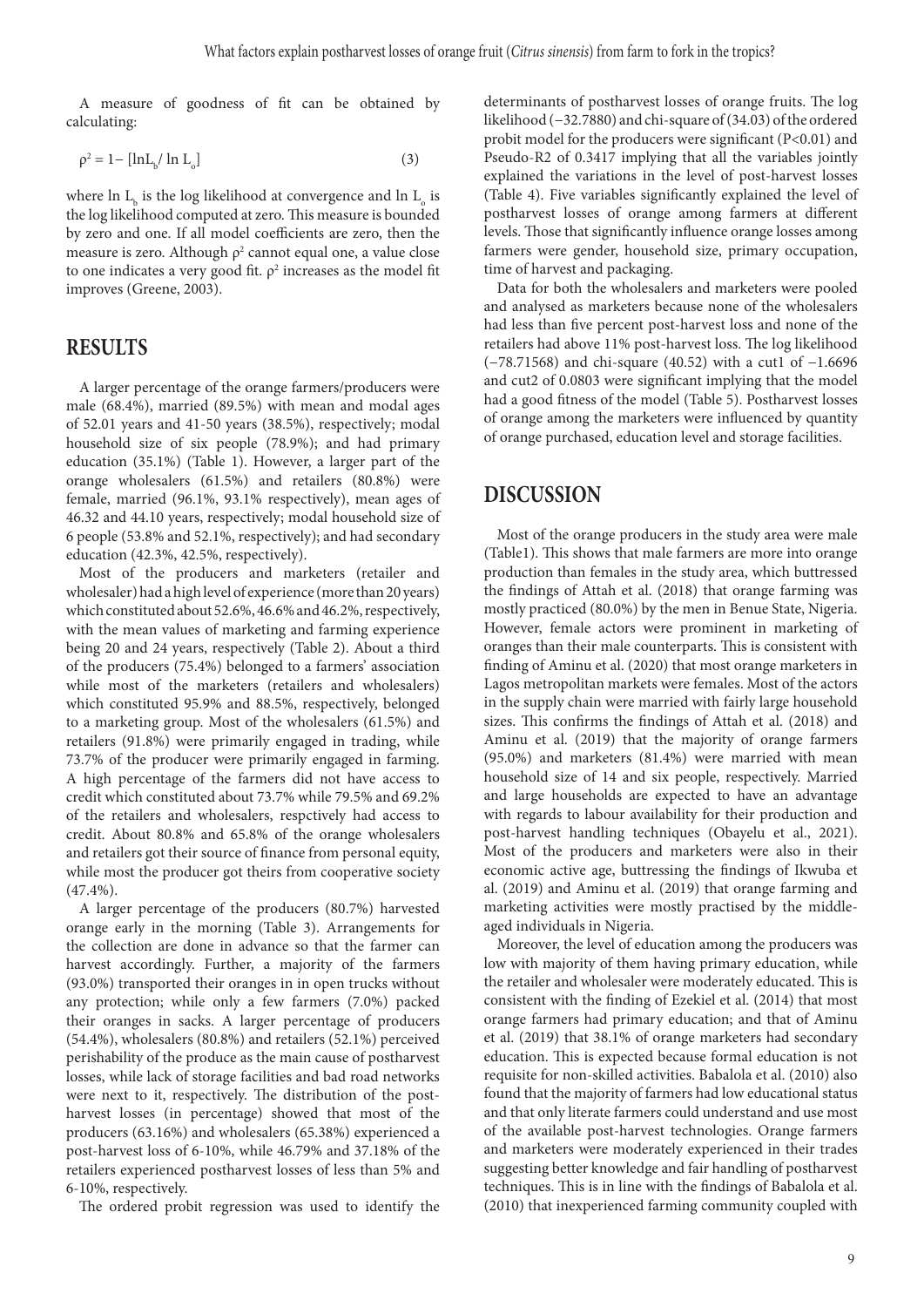| Demographic               | Retailers  | Wholesalers |            |  |  |  |
|---------------------------|------------|-------------|------------|--|--|--|
| characteristics           | $(N = 73)$ | $(N = 26)$  | $(N = 57)$ |  |  |  |
| Gender                    |            |             |            |  |  |  |
| Male                      | 14 (19.2)  | 10(38.5)    |            |  |  |  |
| Female                    | 59(80.8)   | 16(61.5)    | 18 (31.6)  |  |  |  |
| Age of respondents        |            |             |            |  |  |  |
| $\leq 30$                 | 11(15.1)   | 3(11.5)     | 0(0.0)     |  |  |  |
| $30 - 40$                 | 20 (27.4)  | 6(23.1)     | 8(14.2)    |  |  |  |
| $41 - 50$                 | 17(23.3)   | 5(19.2)     | 22(38.5)   |  |  |  |
| >50                       | 25(34.2)   | 12(46.2)    | 27(47.3)   |  |  |  |
| Mean                      | 44.10      | 46.32       | 52.01      |  |  |  |
| Household size            |            |             |            |  |  |  |
| $\leq 5$                  | 35 (47.9)  | 12(46.2)    | 11(19.3)   |  |  |  |
| $6 - 10$                  | 38 (52.1)  | 14 (53.8)   | 45 (78.9)  |  |  |  |
| >10                       | 0(0.0)     | 0(0.0)      | 1(1.8)     |  |  |  |
| <b>Educational</b> status |            |             |            |  |  |  |
| No formal<br>education    | 0(0.0)     | 1(1.8)      | 1(1.8)     |  |  |  |
| Primary<br>education      | 12(16.4)   | 7(26.9)     | 20(35.1)   |  |  |  |
| Secondary                 | 31(42.5)   | 11(42.3)    | 13(19.3)   |  |  |  |
| Tertiary                  | 30(41.1)   | 7(26.9)     | 22(28.1)   |  |  |  |
| Others                    | 0(0.0)     | 0(0.0)      | 3(5.3)     |  |  |  |
| Marital status            |            |             |            |  |  |  |
| Single                    | 3(4.1)     | 0(0.0)      | 2(3.5)     |  |  |  |
| Married                   | 68 (93.1)  | 25(96.1)    | 51 (89.5)  |  |  |  |
| Separated                 | 2(2.7)     | 1(3.8)      | 0(0.0)     |  |  |  |
| Widowed                   | 0(0.0)     | 0(0.0)      | 4(7.1)     |  |  |  |

#### **Table 1:** Distribution of the actors by their demographic characteristics

Numbers in parentheses are percentages.

low formal education levels might be contributory to high postharvest losses. Household membership of association/ group increased access to information important to production and marketing decisions. The result is in line with Martey et al. (2012) that the majority of the farmers belong to a farmer association and have access to market information at all levels of supply chain in the study area. Most of the farmers diversified their livelihood activity to complement their earnings in order to manage their risks (Baiphethi and Jacobs, 2009). A larger percentage of the actors had access to credit with a larger percentage of producers obtained loans from informal sources, which is an indication that the formal sources of financing are difficult to access by actors in orange supply chain.

Furthermore, harvesting in the afternoon was reported to be a major cause of high postharvest losses because of high temperatures and evaporation which causes the vegetables to shrink, thus affecting the marketing quality. A majority of the producers harvested their oranges early in the morning which is known to reduce postharvest losses. Kasso and Bekele (2018) found that a larger proportion of farmers in Ethiopia preferred to harvest their horticultural crops during the coolest time of the day like in the early morning to transport to the market for sale. Similar results were also reported by Genova et al. (2006) and Kereth et al. (2013) that harvesting activities should be completed during the coolest time of the day, which is usually in the early morning. However, this was contrary to the findings of Muhammad et al. (2012) that a complete lack of proper postharvest knowledge was evident among farmers, as only 10% of the respondents in their study were found to harvest at an appropriate time of harvesting i.e. morning and evening.

In addition, a majority of the producers transported their oranges in open trucks from the farm to the first point of sale to buyers. This is consistent with the findings of Adekalu et al. (2019) and Aminu et al. (2019) that oranges are often transported on trucks/vans and are cushioned with grasses or paddy straw or moss or banana leaves, which easily expose the fruits to adverse weather conditions and losses. Ikwuba et al. (2019), however, found that a higher proportion of orange farmers in Benue State stored their oranges in bags.

| Economic                                 | Retailers        | Wholesalers     | Producers            |  |  |  |
|------------------------------------------|------------------|-----------------|----------------------|--|--|--|
| variables                                | $(N = 73)$       | $(N = 26)$      | $(N = 57)$           |  |  |  |
| Marketing/Farming experience             |                  |                 |                      |  |  |  |
| $\leq 5$                                 | 3(4.1)           | 1(3.8)          | 2(3.5)               |  |  |  |
| $6 - 10$                                 | 17(23.3)         | 2(7.7)          | 6(10.5)              |  |  |  |
| $11 - 15$                                | 14 (19.2)        | 5(19.2)         | 12(21.1)             |  |  |  |
| $16 - 20$                                | 5(6.8)           | 6(23.1)         | 7(12.3)              |  |  |  |
| $>20$                                    | 34 (46.6)        | 12(46.2)        | 30(52.6)<br>$23.9 +$ |  |  |  |
| Mean Value                               | $20.2 \pm 10.49$ | $19.5 \pm 6.71$ |                      |  |  |  |
| 11.35<br>Membership of Trade Association |                  |                 |                      |  |  |  |
| Yes                                      | 70 (95.9)        | 23 (88.5)       | 43 (75.4)            |  |  |  |
| N <sub>o</sub>                           | 3(4.1)           | 3(11.5)         | 14 (24.8)            |  |  |  |
| Primary Occupation                       |                  |                 |                      |  |  |  |
| Farming                                  | 6(8.2)           | 10(38.5)        | 42 (73.7)            |  |  |  |
| Trading                                  | 67(91.8)         | 16(61.5)        | 15(26.3)             |  |  |  |
| Access to<br>credit                      |                  |                 |                      |  |  |  |
| Yes                                      | 58 (79.5)        | 18 (69.2)       | 15(26.3)             |  |  |  |
| No                                       | 15(20.5)         | 8(30.8)         | 42 (73.7)            |  |  |  |
| Sources of finance                       |                  |                 |                      |  |  |  |
| Personal<br>equity                       | 48(65.8)         | 21(80.8)        | 25(43.9)             |  |  |  |
| Cooperative                              | 11(15.1)         | 2(7.7)          | 27(47.4)             |  |  |  |
| Money<br>lender                          | 6(8.2)           | 3(11.5)         | 5(8.8)               |  |  |  |
| Friend and<br>relatives                  | 4(5.5)           | 0(0.0)          | 0(0.0)               |  |  |  |

Numbers in parentheses are percentages.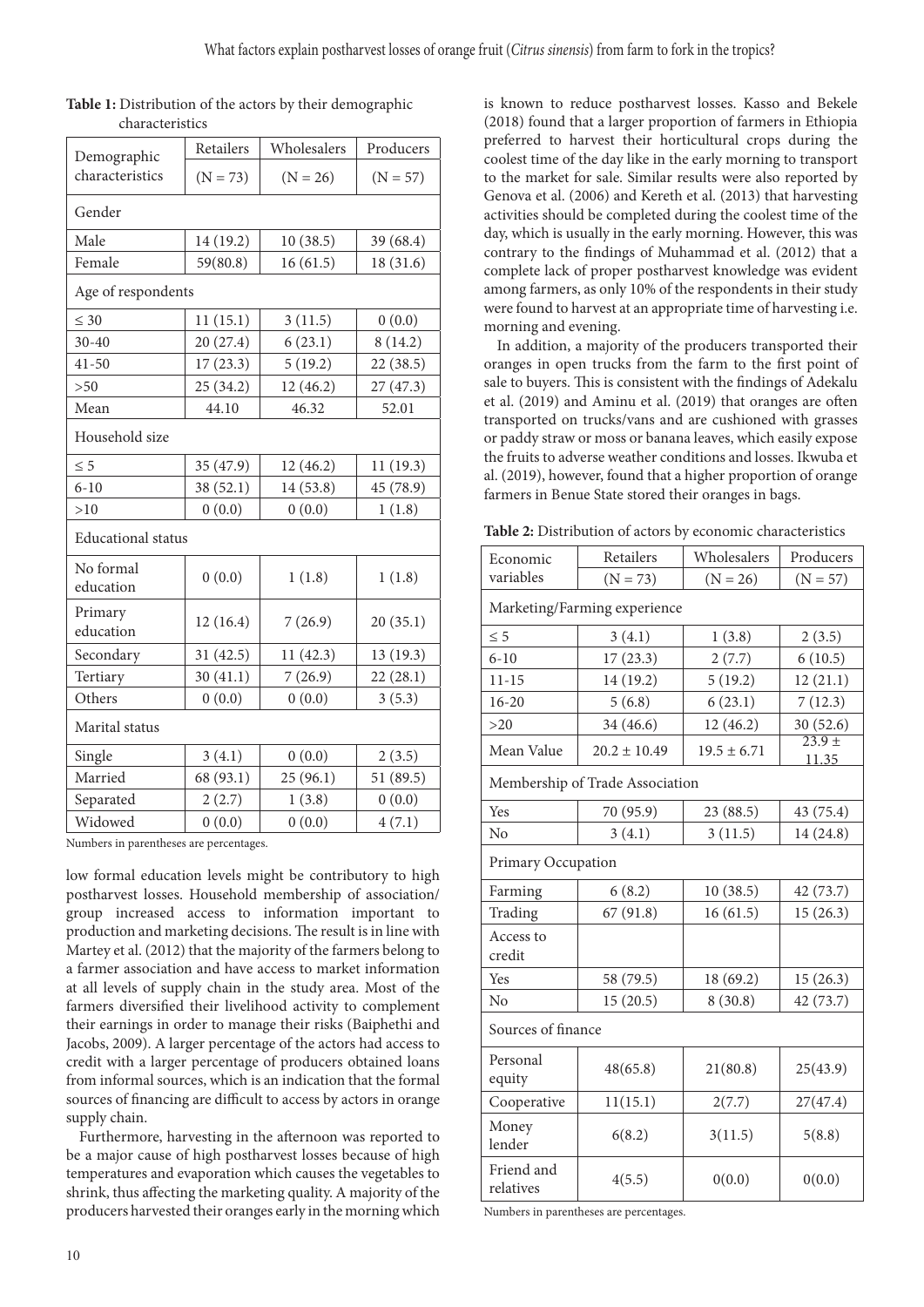| Postharvesting                               | Retailers  | Wholesalers | Producers  |  |  |  |
|----------------------------------------------|------------|-------------|------------|--|--|--|
| variables                                    | $(N = 73)$ | $(N = 26)$  | $(N = 57)$ |  |  |  |
| Time of Harvesting                           |            |             |            |  |  |  |
| Morning                                      |            |             | 46 (80.7)  |  |  |  |
| Afternoon                                    |            |             | 1(1.8)     |  |  |  |
| Evening                                      |            |             | 10(17.5)   |  |  |  |
| Materials for packaging                      |            |             |            |  |  |  |
| None                                         | 73 (100.0) | 26 (100.0)  | 53 (93.0)  |  |  |  |
| Sacks                                        |            |             | 4(7.0)     |  |  |  |
| Perceived causes of losses                   |            |             |            |  |  |  |
| None                                         | 0(0.0)     | 1(3.8)      | 0(0.0)     |  |  |  |
| Perishability                                | 38 (52.1)  | 21(80.8)    | 31 (54.4)  |  |  |  |
| Lack of<br>adequate<br>storage<br>facilities | 17(23.3)   | 3(11.5)     | 21(36.8)   |  |  |  |
| <b>Bad</b> roads                             | 10(13.7)   | 1(3.8)      | 5(8.8)     |  |  |  |
| Mechanical<br>damage                         | 4(5.5)     | 0(0.0)      | 0(0.0)     |  |  |  |
| Lack of<br>processing<br>plant               | 4(5.5)     | 0(0.0)      | 0(0.0)     |  |  |  |
| Distribution of postharvest losses           |            |             |            |  |  |  |
| $< 5\%$                                      | 5(6.67)    | 0(0)        | 68 (93.15) |  |  |  |
| $6 - 10 %$                                   | 36 (63.16) | 17 (65.38)  | 5(6.85)    |  |  |  |
| 11-15%                                       | 16 (28.07) | 9(34.62)    | $\theta$   |  |  |  |

Numbers in parentheses are percentages.

The use of sacks does not protect fresh fruits from mechanical damage as they create high heat owing to physiological change by metabolic reaction, which in turn accelerates mechanical damage and microbial attack (Kader and Rolle, 2004; Kereth et al. 2013). However, all the wholesalers and retailers transported their oranges in open trucks, which may not protect fresh produce from mechanical damage as they cause postharvest losses by crushing (Kereth et al., 2013). The use of sacs as major packaging materials could be due to their accessibility and low cost (Yeshiwas and Tadele, 2021).

Postharvest losses were high among orange producers and wholesalers due to losses on the farm during harvesting and losses due to pest and diseases, duration of storage, poor transportation system without cold facility, distance of farm to the market, the number of days it takes to sell oranges and storage facilities available. The lack of good and cheap transportation poses a serious threat to orange supply from the point of production to the point of sale (Aminu et al., 2019). In addition, inexistence of cooling chain increased postharvest losses in Nigeria as the trucks do not have cooling facilities. Thus, unavailability of appropriate storage and transport facilities were major factors affecting trade efficiency and the quality of the oranges in its supply chain (Dijkxhoorn et al., 2021; Musasa et al., 2013). The retailers' lower losses can be due to the fact that they purchase only the quantity of oranges they can sell within a given period.

Gender had a negative relationship with the level of postharvest losses among orange farmers. This implies that the male farmers are more likely to experience postharvest loss than the female farmers. This may be attributed to the fact that females are more careful in handling of the fruit than their male counterparts (Garikai, 2014. Household size of the farmers also had a negative relationship with the level of postharvest losses among orange farmers. The reason for this may be that larger households increase the numbers of labour that will assist both in the production and post-harvest activities (Adepoju, 2014; Obayelu et al., 2021).

Primary occupation was negatively related to the quantity of orange lost by farmers, suggesting that respondents whose major occupation was trading tended to have low postharvest losses. This might be as a result of acquisition of marketing skills and information. The time of picking or harvesting is a very important factor in determining postharvest losses. Harvesting in the afternoon can be detrimental to fruits and vegetables due to high temperatures. It is therefore desirable that the fruits are harvested during the cooler parts of the day to reduce the risk of heat injury and sunburn (Bekele, 2018). Time of harvest had a positive relationship with the level of postharvest loss among orange farmers. This implies that farmers that harvested their oranges in the afternoon were more likely to have higher postharvest loss than farmers that harvested their produce in the morning. These results complement the findings by Kereth et al. (2013) that harvesting should preferably be done early in the morning.

Packaging materials used in postharvest handling play an important role in reducing postharvest loss. Produce should be immobilized by proper packaging and stacking during transportation to avoid excessive movement or vibration (Kitinoja et al., 2013). Packaging of oranges in open trucks had a positive relationship with the likelihood of postharvest losses. This implies a low likelihood of postharvest losses when oranges were packaged in sacks and baskets when transporting. This was in line with the findings of Garikai (2014) that use of packaging materials reduced post-harvest losses in cabbage and tomato. The coefficient of education level of the actor was negative implying that marketers with higher level of education experienced less postharvest losses than those with lesser years of formal education. Marketers with high educational level have the ability to understand and appreciate postharvest technologies better than those with low educational attainment (Mashau et al., 2012; Abera et al., 2020). The coefficient of quantity of orange purchased was positively related to postharvest losses among orange marketers. This fact is buttressed by the negative coefficient of improved storage facilities used. This suggests that use of storage facilities, that extend the shell-life of the oranges, minimizes storage losses among the marketers.

#### **CONCLUSIONS**

The major limitation of this study was the number of samples collected, which was due to funding challenges. In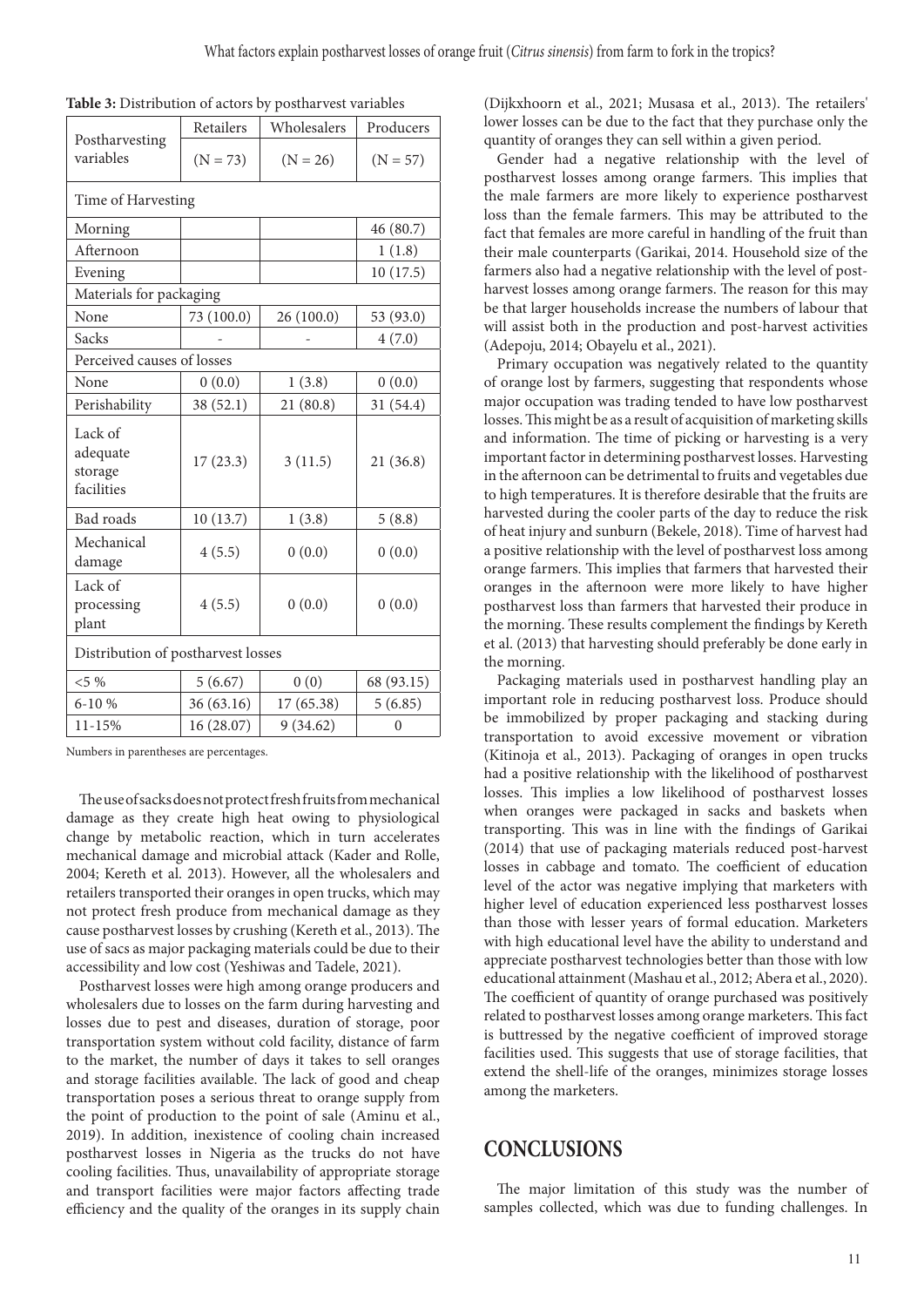| Variables                | Coefficient        | Marginal effect Low<br>$loss (1-5%)$ | Marginal effect<br>Moderate loss 6-10% | Marginal effect High<br>loss 11-15% |
|--------------------------|--------------------|--------------------------------------|----------------------------------------|-------------------------------------|
| Gender                   | $-0.9917(0.584)$ * | 0.023(0.025)                         | 0.276(0.182)                           | $-0.298(0.189)$ *                   |
| Age                      | $-0.002(0.042)$    | $-0.00004(0.001)$                    | 0.0004(0.010)                          | $-0.0004(0.011)$                    |
| Household size           | $-0.241(0.110)$ ** | 0.007(0.007)                         | $0.057(0.028)$ **                      | $-0.064$ $(0.029)$ **               |
| <b>Educational level</b> | $-0.016(0.520)$    | $-0.001(0.015)$                      | $-0.004(0.121)$                        | 0.004(0.137)                        |
| Farming experience       | $-0.013(0.044)$    | $-0.0004(0.001)$                     | $-0.003(0.010)$                        | 0.003(0.012)                        |
| Member of cooperative    | 0.035(0.449)       | $-0.001(0.013)$                      | 0.008(0.108)                           | $-0.009(0.121)$                     |
| Farm size                | $-0.087(0.111)$    | 0.003(0.004)                         | 0.020(0.026)                           | $-0.023(0.029)$                     |
| Primary occupation       | $1.517(0.573)$ *** | $-0.118(0.101)$                      | $-0.166(0.093)^{*}$                    | $0.284(0.085)$ ***                  |
| Access to credit         | 0.464(0.474)       | $-0.011(0.015)$                      | $-0.123(0.141)$                        | 0.134(0.150)                        |
| Time of harvesting       | $3.313(0.773)$ *** | $-0.649(0.16)$ ***                   | 0.255(0.178)                           | $0.394(0.083)$ ***                  |
| Packaging                | $-2.010(0.980)$ ** | 0.331(0.308)                         | $-0.112(0.304)$                        | $-0.219(0.069)$ ***                 |
| Number of observations   | 57                 |                                      |                                        |                                     |
| LR $chi2(11)$            | 34.03              |                                      |                                        |                                     |
| Prob>chi2                | 0.0004             |                                      |                                        |                                     |
| Pseudo R2                | 0.3417             |                                      |                                        |                                     |
| Log likelihood           | -32.788009         |                                      |                                        |                                     |
| /cut1                    | $-0.8912(1.3147)$  |                                      |                                        |                                     |
| /cut2                    | 2.3027(1.3236)     |                                      |                                        |                                     |

|  |  | Table 4: Determinants of postharvest losses among producers/farmers |
|--|--|---------------------------------------------------------------------|
|--|--|---------------------------------------------------------------------|

\*, \*\* and \*\*\* represent 10%; 5% and 1% levels of significance, respectively.

Numbers in parentheses are standard errors.

#### **Table 5:** Determinants of postharvest loss at Market level

| Variables                       | Coefficient              | Marginal effect Low<br>$loss (1-5%)$ | Marginal effect<br>Moderate loss 6-10% | Marginal effect High<br>loss 11-15% |
|---------------------------------|--------------------------|--------------------------------------|----------------------------------------|-------------------------------------|
| Age                             | $-0.011(0.014)$          | 0.004(0.0052)                        | $-0.0022(0.003)$                       | $-0.0017(0.0023)$                   |
| Quantity Purchased              | $0.00003$ (8.61 e-06)*** | $-0.0001(0.000)$ ***                 | 6.25e-06 $(0.000)$ ***                 | 4.82e-06 $(0.000)$ ***              |
| <b>Educational level</b>        | $-0.718(0.342)$ **       | $0.234(0.106)$ **                    | $-0.083(0.039)$ **                     | $-0.151(0.091)$ **                  |
| Marketing experience            | 0.027(0.018)             | $-0.009(0.007)$                      | 0.006(0.004)                           | 0.004(0.003)                        |
| Household size                  | $-0.034(0.065)$          | 0.013(0.024)                         | $-0.007(0.014)$                        | $-0.005(0.011)$                     |
| Distance from farm to<br>market | 0.211(0.022)             | $-0.008(0.008)$                      | 0.004(0.005)                           | 0.003(0.004)                        |
| Storage facilities              | $-0.782(0.283)$ ***      | $0.288(0.106)$ ***                   | $-0.163$ $(0.076)$ **                  | $-0.1253(0.050)$ **                 |
| Access to credit                | 0.485(0.341)             | $-0.185(0.132)$                      | 0.120(0.096)                           | 0.066(0.041)                        |
| Duration of storage             | $-0.210(0.142)$          | 0.078(0.052)                         | $-0.044(0.032)$                        | $-0.034(0.024)$                     |
| Number of observations          | 99                       |                                      |                                        |                                     |
| LR $chi2(11)$                   | 40.52                    |                                      |                                        |                                     |
| Prob>chi2                       | 0.000                    |                                      |                                        |                                     |
| Pseudo $R^2$                    | 0.205                    |                                      |                                        |                                     |
| Log likelihood                  | $-78.716$                |                                      |                                        |                                     |
| /Cut1                           | $-1.669(0.819)$          |                                      |                                        |                                     |
| /Cut2                           | 0.080(0.806)             |                                      |                                        |                                     |

\*, \*\* and \*\*\* represent 10%; 5% and 1% levels of significance, respectively. Numbers in parentheses are standard errors.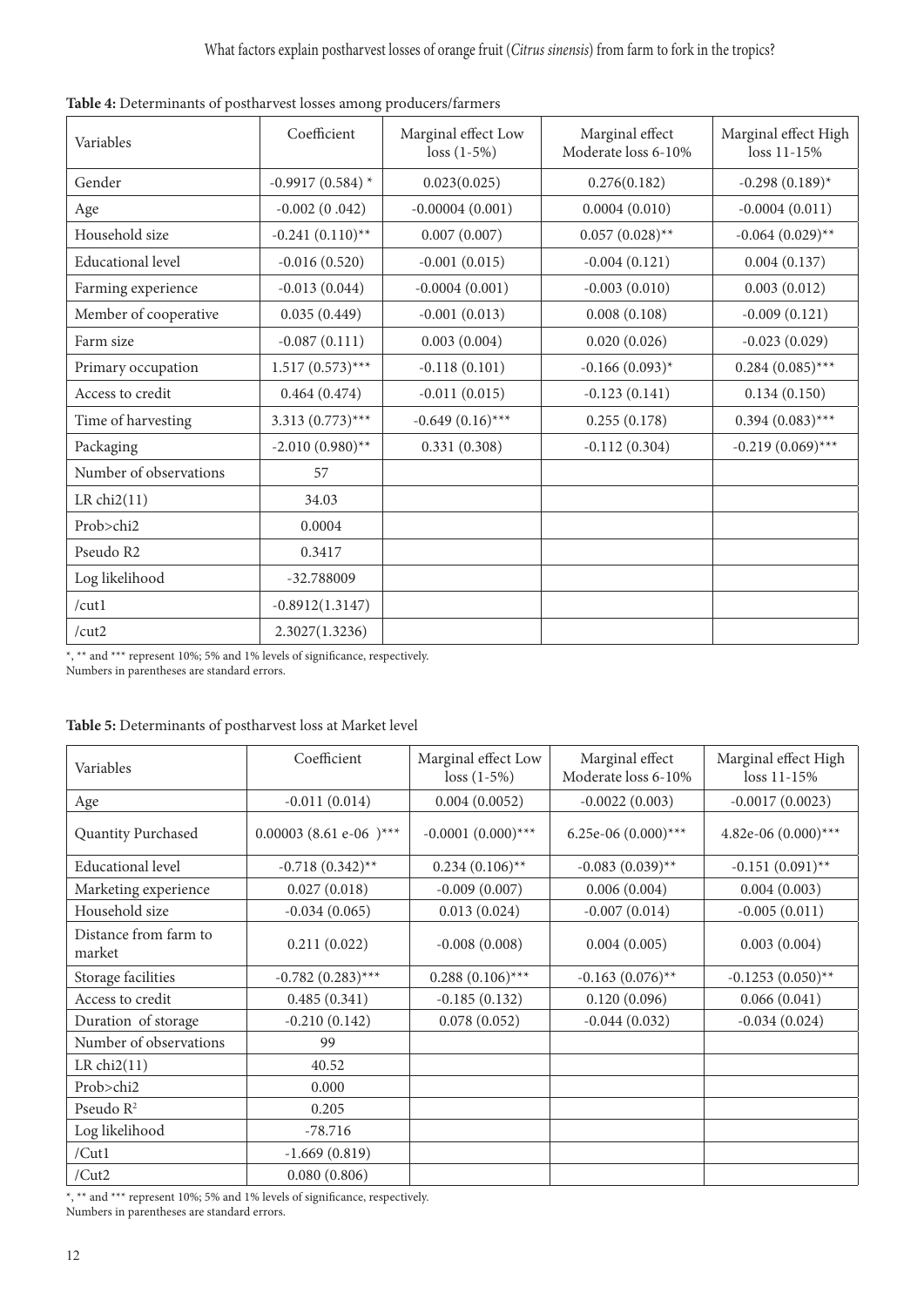addition, owing to a lack of local or nationally representative data on magnitude of losses, socio-economic characteristics of actors and associated factors explaining postharvest loss along the supply chain of orange, the study, therefore, made use of a sample of the actors along the value chain in one of the major orange producing states of Nigeria. This study concluded that the larger the quantity purchased, the less the postharvest loss incurred. The study also concluded that harvesting of oranges should be completed during the coolest time of the day, which is usually in the early morning, in order to minimize postharvest loss by the farmers. There were neither cooling transportation nor adequate storage facilities for oranges from the point of production to the point of sale to consumers. Being a male farmer increased the likelihood of postharvest loss among the farmers, while large farming household size and harvesting of orange in the morning would reduce it. However, education, smallholding marketing and use of improved storage facilities reduced the likelihood of postharvest loss among the marketers. Owing to inadequate storage facilities and non-existence of a cold chain in the orange supply, marketers who bought large quantity of oranges than they could sell within a few days were likely to incur more losses than those who bought less. Thus, both the public and the private agricultural financial sectors should review the existing credit system in the country and introduce innovative credit schemes that would promote credit access to smallholder actors along the orange supply chain. Moreover, solving the problem of postharvest loss along orange supply chain in a developing economy requires the implementation of a blend of policies that focus on gender equity, as well as provision of storage and logistic infrastructure. In addition, governmental and non-governmental organisations should emphasize on trainings and awareness programmes on harvesting and postharvest handling of oranges for all actors at each node of orange supply chain.

### **CONFLICT OF INTERESTS**

The authors declare no conflict of interest for this manuscript.

### **REFERENCES**

- 1. Abera, G., Ibrahim, A. M. Forsido, S. F., & Kuyu, C. G. (2020). Assessment on post-harvest losses of tomato (*Lycopersicon esculentem* Mill.) in selected districts of East Shewa zone of Ethiopia using a commodity system analysis methodology," *Heliyon*, *6*, 4, e03749.
- 2. Adegbija, D. (2018). *Problems and prospect of commercial orange farming in Nigeria.* https://infoguidenigeria. com/problems-prospect-commercial-orange-farmingnigeria/
- 3. Adekalu, O. A., Agboola, D. A., Atanda, S. A., & Akande, S. (2019). A survey of post-harvest techniques employed in handling and storage of sweet oranges (*Citrus sinensis* Osberk) in Lagos, Ogun and Osun States, Nigeria. *Asian Journal of Agriculture and Food Sciences*, *7*, 1, 20-30.
- 4. Agada, M. O., & Uga, M. B. (2017). Effects of farmers' attitudes towards post-harvest losses of citrus in Ushongo, Benue State, Nigeria. *International Journal of Agriculture and Environmental Research*, *3, 6*, 4168-4186.
- 5. Agona, A., & Muyinza, H. (2008). *An overview of horticulture in Uganda.* Postharvest Programme NARO Uganda.
- 6. AGRA (2020). *Reducing post-harvest loses key to ensuring food security.* AGRA Knowledge Series. https://agra.org/ wp-content/uploads/2020/09/Reducing-post-harvestloses-key-to-ensuring-food-security-Tanzania.pdf
- 7. Aulakh, J., Regmi, A., Fulton, J. R., & Alexander, C. (2013). Estimating post-harvest food losses: Developing a consistent global estimation framework; Proceedings of the Agricultural & Applied Economics Association's 2013 AAEA & CAES Joint Annual Meeting; Washington, DC, USA. 4–6 August 2013.
- 8. Aminu, F. O., Balogun, E. O. S., & Ojo, O. O. (2019). Analysis of post-harvest losses in orange in Lagos metropolitan markets, Nigeria. *Nigerian Journal of Horticultural Science*, *25*, 143-151.
- 9. Attah, A. J., Mbah, E. N., & Okeke, M. N. (2018). Assessment of factors limiting production of citrus among smallholder farmers in Benue State, Nigeria. *Journal of Agriculture and Crops*, *4*, *12*, 170-175.
- 10. Arah, I. K. (2015). An overview of post-harvest challenges facing tomato production in Africa. Paper presented at the 37th Annual Conference of the African Studies Association of Australasia and the Pacific (AFSAAP) held on 25-26 November, 2014 at Dunedin, New Zealand.
- 11. Ayandiji, A., Kehinde, A. L., Adeniyi, O. R., & Omotosho, O. (2009). Gross margin analysis of post-harvest losses in Citrus spp in Ife ADP zone of Osun State, Nigeria. *Journal of Agricultural Extension and Rural Development*, *1*, 3, 77-84.
- 12. Babalola, D. A., Makinde, Y. O., Omonona, B. T., & Oyekanmi, M. O. (2010). Determinants of post- harvest losses in tomato production: A case study of Imeko-Afon local government area of Ogun state. *Journal of Life and Physical Sciences*, *3, 2*, 14-18.
- 13. Baiphethi, M. N., & Jacobs, P. T. (2009). The contribution of subsistence farming to food security in South Africa. *Agrekon*, *48*, 4, 459-482.
- 14. Bekele, D. (2018). Review on factors affecting postharvest quality of fruits. *Journal of Plant Science and Research, 5*, 2, 180. https://www.opensciencepublications.com/ fulltextarticles/JPSR-2349-2805-5-180.html
- 15. Cervoni, B. (2021). Orange nutrition facts and health benefits. https://www.verywellfit.com/oranges-nutrition-facts-calories-and-health-benefits-4119322
- 16. Dijkxhoorn, Y., Talabi, J., & Likoko, E. (2021). *Scoping study on fruits and vegetables: Results from Nigeria*. Wageningen, Wageningen Economic Research, Report 2021-110. 68 pp
- 17. Doki, N. O., Eya, C. I., Tuughgba, M. F., Akahi, O. G., & Ameh, A. (2019). Determinants of post-harvest losses of orange in selected local government areas of Benue State. *International Journal of New Economics and Social Sciences*, *2*, 10, 295-308. DOI 10.5604/01.3001.0013.8106
- 18. Ezekiel, M. Z., Mzimbiri, R., & Mtunguja, M. K. (2014).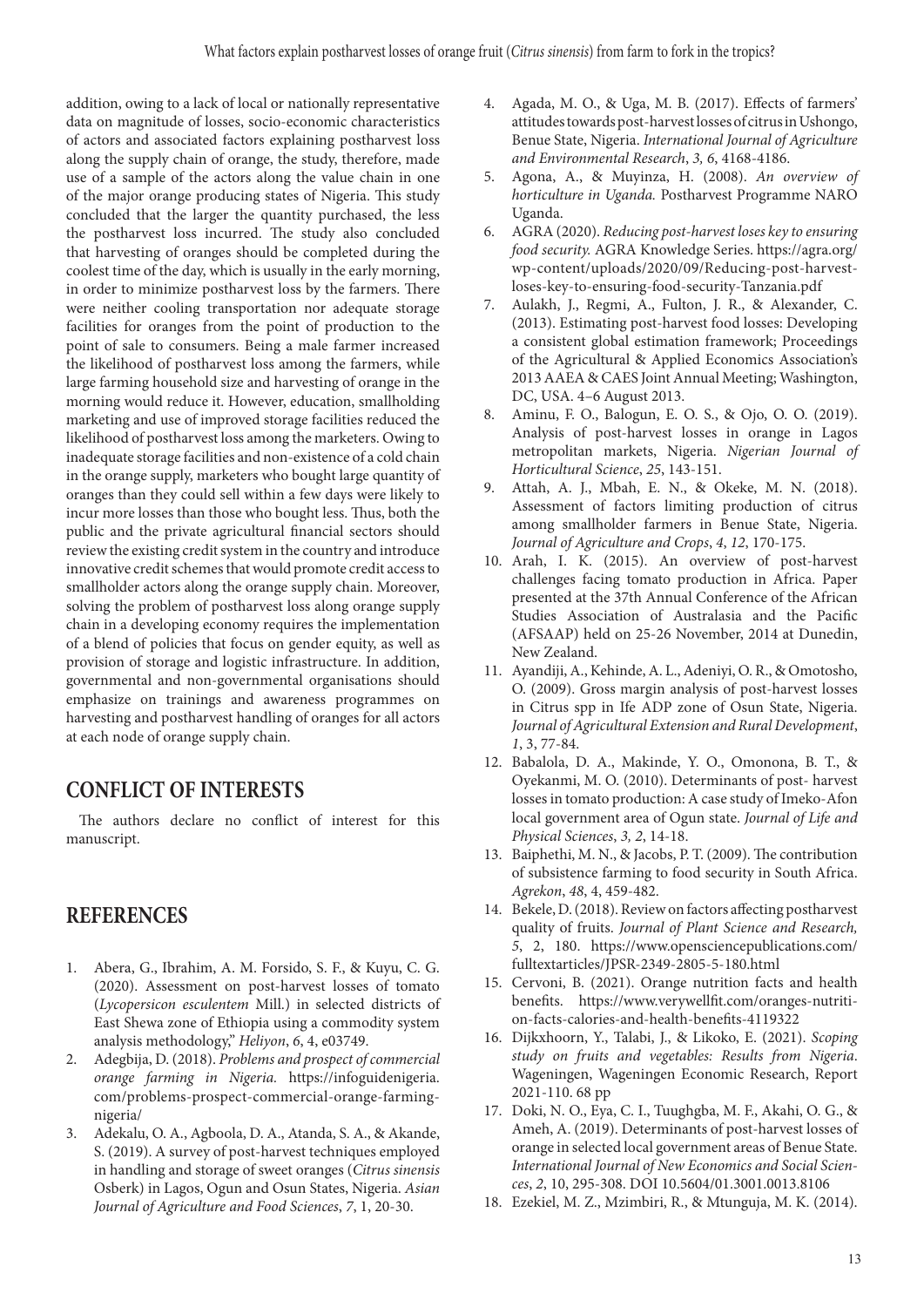Assessment of orange losses and existence of post-harvest methods (PHM) along the coast belt of Tanzania. *Journal of Biology, Agriculture and Healthcare*, *4*, 3, 14-21.

- 19. Garikai, M. (2014). Assessment of vegetable postharvest losses among smallholder farmers in Umbumbulu area of Kwazulu-Natal Province, South Africa. Masters Dissertation, University of KwaZulu-Natal. https://researchspace. ukzn.ac.za/bitstream/handle/10413/11918/Garikai\_ Maremera\_2014.pdf?sequence=1&is Allowed=y.
- 20. Greene, W. H. (2003) *Econometric Analysis.* 5th Ed*.* New Jersey: Prentice Hall.
- 21. Ikwuba, A. A., Wegh, F. S., Agwaza, T. A., & Angera, R. I. (2019). A study on sweet orange production and its post-harvest losses among farmers in northeastern zone of Benue State, Nigeria. *Journal of Biological Sciences and Bioconservation*, *11*, 3, 64-105.
- 22. Inienger, C. C., & Udoh, E. (2020). An assessment of citrus farming in Nigeria. *International Journal of Recent Research in Social Sciences and Humanities*, *7*, 1, 10-15.
- 23. Kader, A. A., & Rolle, R. S. (2004). *In the role of postharvest management in assuring the quality and safety of horticultural produce.* FAO, Rome.
- 24. Kasso, M., & Bekele, A. (2018). Post-harvest loss and quality deterioration of horticultural crops in Dire Dawa Region, Ethiopia. *Journal of the Saudi Society of Agricultural Sciences*, *17*, 1, 88-96.
- 25. Kereth, G. A., Lyimo, M., Mbwana, H. A., Mongi, R. J., & Ruhembe, C. C. (2013). Assessment of post-harvest handling practices: knowledge and losses of fruits in Bagamoyo district of Tanzania. *Food Science and Quality Management*, *11,* 8-15.
- 26. Kitinoja, L. (2013). Innovative small-scale postharvest technologies for reducing losses in horticultural crops. *Ethiopian Journal of Applied Science and Technology, Special Issue 1,* 9- 5
- 27. Kitinoja, L., & Kader, A. A. (2002). *Small-scale postharvest handling practices: A manual for horticultural crops* (fourth ed.), University of California, Postharvest Technology Research and Information Center, Davis.
- 28. Knoema (2022). Nigeria Citrus fruit production quantity. https://knoema.com/atlas/Nigeria/topics/ Agriculture/Crops-Production-Quantity-tonnes/ Citrus-fruit-production
- 29. Kuku-Shittu, O., Onabanjo, O., Fadare, O., & Oyeyemi, M. (2016). *Child malnutrition in Nigeria: Evidence from Kwara State.* Nigeria Strategy Support Program Working Paper 33. International Food Policy Research Institute, Abuja, Nigeria
- 30. Leghari, H. B. (2001). Post-harvest technology in Pakistan, The Dawn, December 24, 2001. http://www. dawn.com/news/11785/post-harvest-technology-inpakistan.
- 31. Mahmud, S. (2020). *Impact of post-harvest loss (PHL) on food security: Perspectives from Bangladesh.*  https://postharvestinstitute.illinois.edu/wp-content/ uploads/2020/02/2-Sarwar-Mahmud.pdf
- 32. Martey, E., Al-Hassan, R. M., & Kuwornu, J. K. M. (2012). Commercialization of smallholder agriculture in Ghana: A Tobit regression analysis. *African Journal of Agricultural Research*, *7, 14,* 2131-2141.
- 33. Musasa, S. T., Mvumi, B. M., Manditsera, F. A.,

Chinhanga, J., Musiyandaka, S., & Chigwedere, C. (2013). Postharvest orange losses and small-scale farmers' perceptions on the loss causes in the fruit value chain: a case study of Rusitu Valley, Zimbabwe. *Food Science and Quality Management*, *18*, 1-8.

- 34. Mashau, M. E., Moyane, J. N., & Jideani, I. A. (2012). Assessment of postharvest losses of fruits at Tshakhuma fruit market in Limpopo Province, South Africa. *African Journal of Agricultural Research*, *7*, 4145-4150.
- 35. Mbah, E. N., Okeke, M. N., & Attah, A. J. (2018). Strategies for enhancing production of citrus among small-scale farmers in Benue State, Nigeria. *International Journal of Research Studies in Agricultural Sciences*, *4, 4,* 25-28.
- 36. Muhammad, R. H., Hionu, G. C., & Olayemi, F. F. (2012). Assessment of the post-harvest knowledge of fruits and vegetable farmers in Garun Mallam L.G.A of Kano, Nigeria", *International Journal of Development and Sustainability*, *1*, 2, 510-515.
- 37. Obayelu, O. A., Adegboyega, O. M., Sowunmi, F. A., & Idiaye, C. O (2021). Factors explaining postharvest loss of hot pepper under tropical conditions. *International Journal of Vegetable Science, 27,6,* 526-535. https://doi.or g./10.1080/19315260.2021.1879342
- 38. Olife, I. C., Ibeagha, O. A., & Onwualu, A. P. (2015). Citrus fruits value chain development in Nigeria. *Journal of Biology, Agriculture and Healthcare, 5, 4,* 36-47.
- 39. Parfitt, J., Barthel, M., & Macnaughton, S. (2010). Review of food waste within food supply chains: Quantification and potential for change to 2050. *Philosophical Transactions of the Royal Society B: Biological Sciences, 365, 1554,* 3065-3081.
- 40. Sablani S. S., Opara, L. U., & Al-Balushi, K. (2006). Influence of bruising and storage temperature on Vitamin C content of Tomato. *Journal of Food, Agriculture, and Environment, 4,* 54-56.
- 41. Saran, S., Roy, S. K., & Kitinoja, L. (2012). Identification of appropriate postharvest technologies for improving market access and incomes for small horticultural farmers in Sub-Saharan Africa and South Asia. Part 2: Field trial results and identification of research needs for selected crops. Proc. XXVIIIth IHC – IS on Postharvest Technology in the Global Market. Eds.: M.I. Cantwell and D.P.F. Almeida. *Acta Hort*., *934,* 41-52.
- 42. SWAC/OECD (2020). Food and nutrition crisis 2020: Analyses & responses. Maps & Facts, No. 3, November 2020
- 43. UNICEF (2020). Nutrition. https://www.unicef.org/ nigeria/nutrition
- 44. USDA (2022). Citrus: World markets and trade. United States Department of Agriculture Foreign Agricultural Service. https://apps.fas.usda.gov/psdonline/circulars/ citrus.pdf
- 45. Yeshiwas, Y., & Tadele, E. (2021). An investigation into major causes for postharvest losses of horticultural crops and their handling practice in Debre Markos, North-Western Ethiopia. *Advances in Agriculture*, 1985303. https://doi.org/10.1155/2021/1985303.